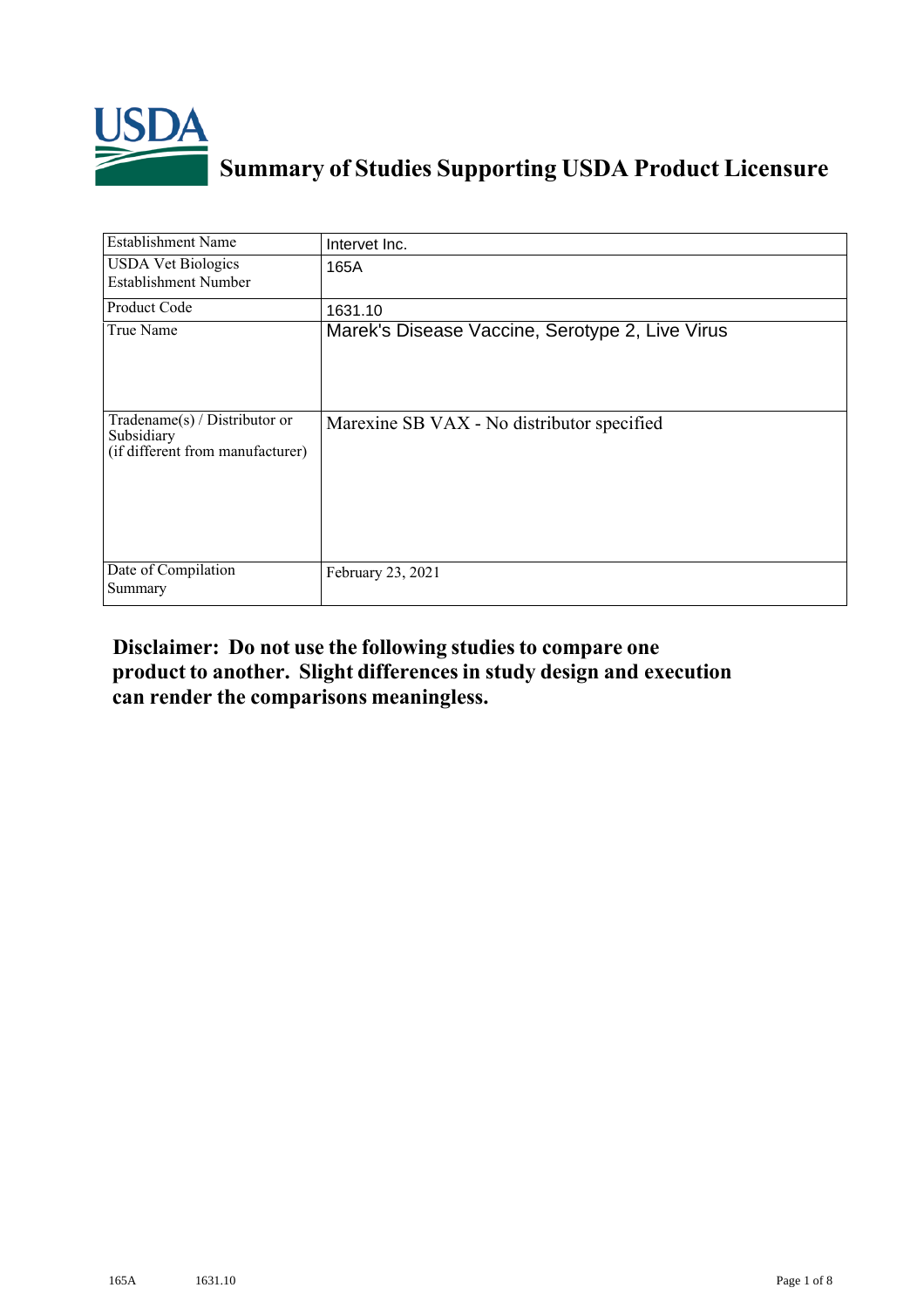| <b>Study Type</b>              | Efficacy                                                        |
|--------------------------------|-----------------------------------------------------------------|
| <b>Pertaining to</b>           | Marek's Disease Virus, Serotype 2 (SB-1)                        |
| <b>Study Purpose</b>           | To demonstrate effectiveness against disease caused by very     |
|                                | virulent Marek's Disease Virus.                                 |
| <b>Product Administration</b>  | One dose administered in ovo at 18 days of embryonation.        |
| <b>Study Animals</b>           | Group 2: 35 embryos, vaccinates                                 |
|                                | Group 3: 34 embryos, HVT inoculated challenged controls         |
|                                | Group 4: 34 embryos, diluent inoculated challenged controls     |
|                                | Group 5: 25 embryos, diluent inoculated non-challenged controls |
| <b>Challenge Description</b>   | Challenged with very virulent Marek's disease virus RB1B        |
|                                | strain at 5 days of age.                                        |
| <b>Interval observed after</b> | Observed for clinical signs through 49 days of age. All birds   |
| challenge                      | were necropsied at the end of the observation period.           |
| <b>Results</b>                 | Summary of results:                                             |
|                                |                                                                 |
|                                | Birds positive for Marek's Disease:                             |
|                                |                                                                 |
|                                | Group 2:<br>4/35                                                |
|                                | Group 3:<br>7/34                                                |
|                                | Group 4: 32/34                                                  |
|                                | Group 5:<br>0/25                                                |
|                                |                                                                 |
|                                |                                                                 |
|                                |                                                                 |
|                                | Requirements per 9 CFR 113.330(c) were met.                     |
|                                |                                                                 |
|                                | Raw data attached                                               |
|                                |                                                                 |
| <b>USDA Approval Date</b>      | April 20, 2020                                                  |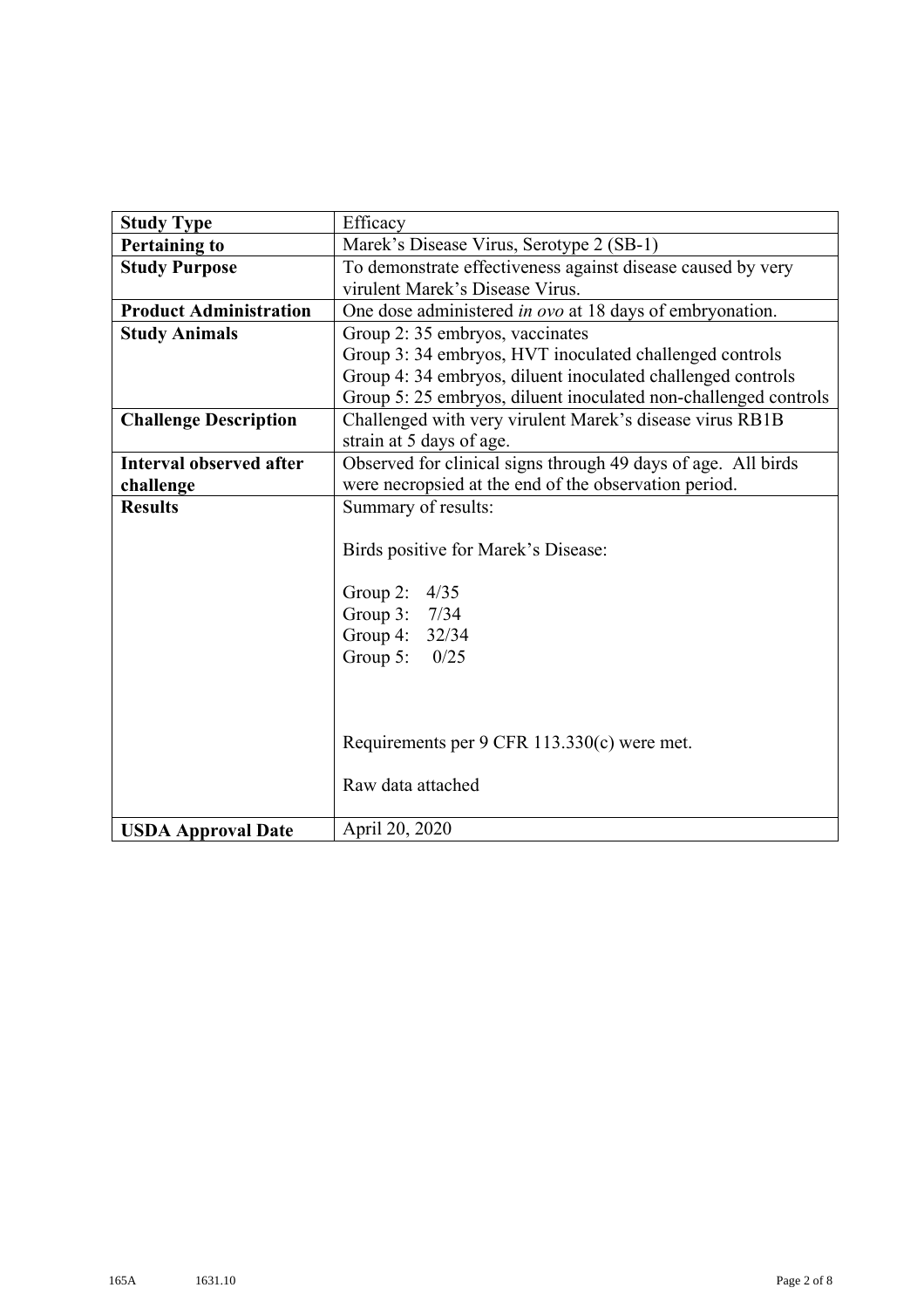|                      | Group 2: Vaccinated by the in                                                                 |                            |              |         |         |        |         |         |           |                         |                                  |                              |
|----------------------|-----------------------------------------------------------------------------------------------|----------------------------|--------------|---------|---------|--------|---------|---------|-----------|-------------------------|----------------------------------|------------------------------|
| Count                | Wing Tag<br>No.                                                                               | Isolator                   | Heart        | Liver   | Spleen  | Gonads | Kidneys | Prov.   | Paralysis | Result                  | <b>Status</b><br>End of<br>Study | Comments                     |
|                      |                                                                                               |                            |              |         | 0       |        | 0       | 0       |           |                         | Alive                            |                              |
|                      |                                                                                               |                            | 00           | 00      | $\circ$ | 00     | $\circ$ | $\circ$ | 00        | $\circ$                 | Alive                            |                              |
|                      |                                                                                               |                            |              | o       | 0       | 0      | o       | 0       | O         |                         | Alive                            |                              |
|                      |                                                                                               |                            |              | $\circ$ | $\circ$ | O      | $\circ$ | O       | O         |                         |                                  |                              |
|                      |                                                                                               |                            |              | $\circ$ | 0       | 0      |         | 0       | 0         | $\circ$ $\circ$ $\circ$ | Alive<br>Alive                   |                              |
|                      |                                                                                               |                            |              | 0       | 0       |        | 0       | 0       | 0         |                         | Alive                            |                              |
|                      | \$ \$ \$ \$ \$ \$ \$ \$ \$ \$ \$ \$                                                           |                            | 999999999999 | 0       | 0       |        | 0       | 0       | 0         |                         | Alive                            |                              |
|                      |                                                                                               |                            |              | O       | 0       |        |         | 0       | 0         | 000                     | Alive                            |                              |
|                      |                                                                                               |                            |              | $\circ$ | 0       |        | 00      | 0       | 0         |                         | Alive                            |                              |
|                      |                                                                                               |                            |              | O       | 0       |        | 0       | 0       | 0         |                         |                                  |                              |
|                      |                                                                                               |                            |              | $\circ$ | $\circ$ | 0      | $\circ$ | $\circ$ | 0         | $\circ$                 |                                  |                              |
|                      |                                                                                               |                            |              | 0       | 0       | 0      | 0       | 0       | 0         |                         | <b>Alive</b><br>Alive<br>Alive   |                              |
|                      |                                                                                               |                            |              | 0       | 0       | 0      | O       | 0       | 0         | O                       |                                  |                              |
| 하하하하하하하하하하하          |                                                                                               | [회회회회회회회회회회회회회             | 0            |         | 0       | 0      | 0       | 0       | O         |                         | Alive                            | One small lesion on<br>liver |
|                      | <u>ន្ន្ទ្រីន្ទ្រីន្ទ្រីន្ទ្រីន្ទ្រីន្ទ្រីន្ទ្រីន្ទ្រីន្ទ្រីន្ទ្រីន្ទ្រីន្ទ្រីន្ទ្រីន្ទ្រី</u> |                            |              | 0       | 0       | 0      | 0       | 0       | 0         | 0                       | Alive                            |                              |
|                      |                                                                                               |                            | 000000000000 | O       | 0       |        |         | 0       | 0         |                         |                                  |                              |
|                      |                                                                                               |                            |              | 0       | 0       | 0      | 000     | 0       | 0         |                         | Alize<br>Alize                   |                              |
|                      |                                                                                               |                            |              | O       | 0       | 0      |         | 0       | 0         | 000000                  |                                  |                              |
|                      |                                                                                               |                            |              | 0       | 0       | 0      | 0       | 0       | 0         |                         | Alive                            |                              |
|                      |                                                                                               |                            |              | O       | 0       | 0      | 0       | 0       | 0         |                         | Alive                            |                              |
|                      |                                                                                               |                            |              | O       | 0       | 0      | 0       | 0       | 0         |                         |                                  |                              |
|                      |                                                                                               |                            |              | $\circ$ | 0       | 0      | $\circ$ | 0       | 0         |                         | <b>Alive</b><br>Alive            |                              |
|                      |                                                                                               |                            |              | 0       | 0       | 0      | 0       | 0       | 0         | 000-                    | Alive                            |                              |
|                      |                                                                                               |                            |              | 0       | 0       | 0      | 0       | 0       | 0         |                         | Alive                            |                              |
|                      |                                                                                               |                            |              | 0       | 0       |        | o       | 0       | 0         |                         | Alive                            |                              |
|                      |                                                                                               |                            |              | O       | 0       | 0      | $\circ$ | 0       |           |                         | Alive                            | <b>Breast Tumor</b>          |
|                      |                                                                                               |                            |              | O       | 0       | 0      | O       | 0       | 0         |                         | Alive                            |                              |
|                      |                                                                                               |                            |              | 0       | 0       | 0      | $\circ$ | 0       | 0         |                         | Alive                            |                              |
|                      |                                                                                               |                            | O O O O      | O       | 0       | 0      | 0       | O       | 0         | 0000                    | Alive<br>Alive<br>Alive          |                              |
|                      |                                                                                               |                            |              | 0       | 0       | 0      | 0       | 0       | 0         |                         |                                  |                              |
|                      |                                                                                               |                            |              | 0       | 0       | 0      | 0       | 0       | 0         | $\circ$                 |                                  |                              |
|                      |                                                                                               |                            | 0            | O       | 0       | 0      | 0       | 0       | 0         |                         |                                  |                              |
|                      |                                                                                               |                            | $\circ$      | $\circ$ | 0       |        | 0       | 0       | 0         | $\circ$                 | <b>Alive</b>                     |                              |
| 위원부위회원의회회회원회의회회원원회회회 |                                                                                               | <u> 高高高高高高高高高量量量量量量量量量</u> | $\circ$      | 00      |         |        | 00      | 0       |           | $\circ$                 | Alive<br>Alive                   |                              |
|                      |                                                                                               |                            |              |         | 0       | 0      |         | 0       | O         |                         |                                  |                              |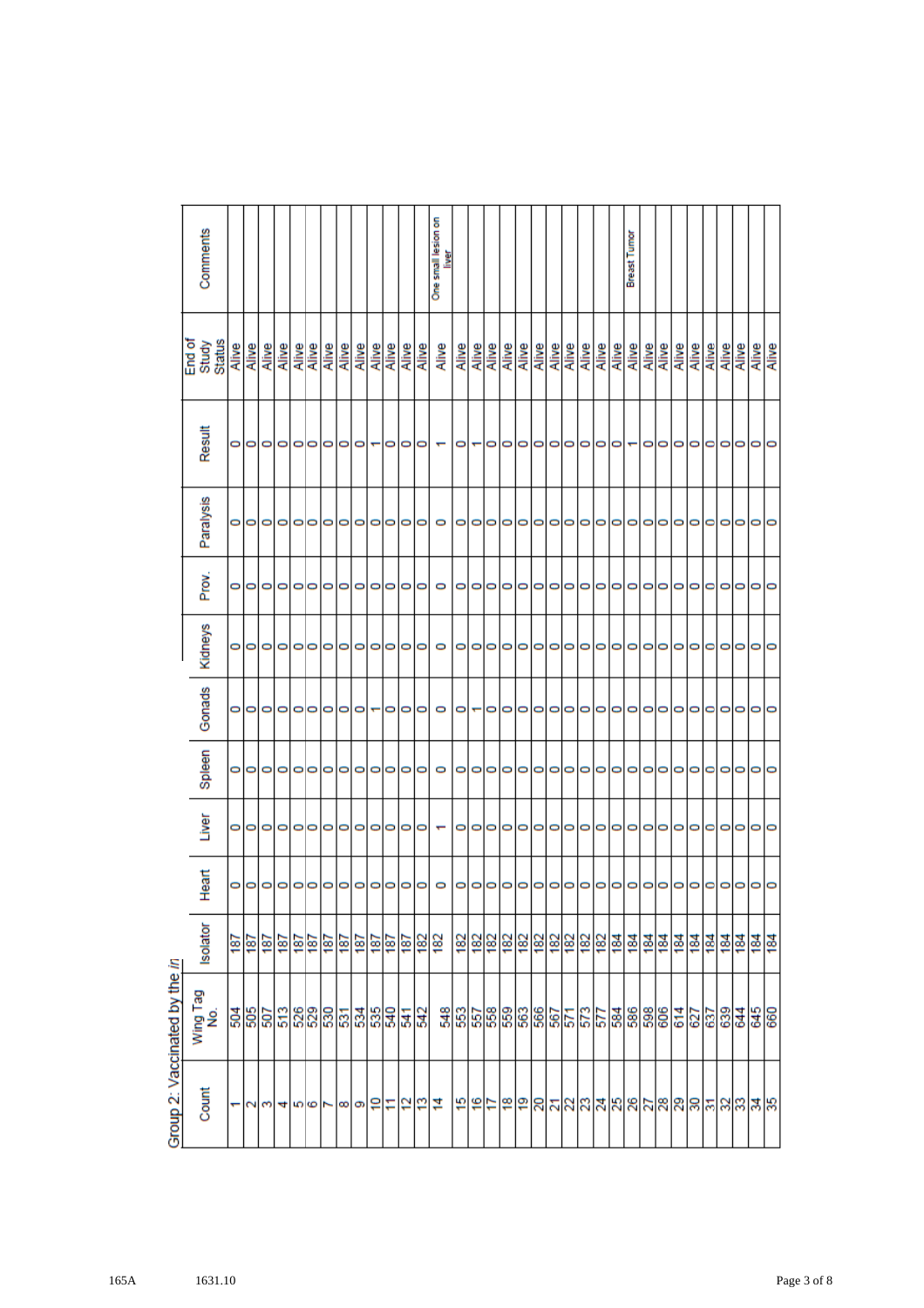|                                                      | Comments               |       | <b>Enlarged Testes</b> |                                            |         |         |       |         |         | Enlarged sciatic<br>neme   |       |       |       |       |         |           |       |                 |       | <b>Multiple Breast</b><br><b>Tunnors</b> |       |       |         |         |                |                 |         |              |         |         |         |                          |                                                    |                |
|------------------------------------------------------|------------------------|-------|------------------------|--------------------------------------------|---------|---------|-------|---------|---------|----------------------------|-------|-------|-------|-------|---------|-----------|-------|-----------------|-------|------------------------------------------|-------|-------|---------|---------|----------------|-----------------|---------|--------------|---------|---------|---------|--------------------------|----------------------------------------------------|----------------|
| End of                                               | <b>Status</b><br>Study | Alive | Alive                  | Alive                                      | Alive   | Alive   | Alive | Alive   | Alive   | Alive                      | Alive | Alive | Alive | Alive | Alive   | Alive     | Alive | Alive           | Alive | Alive                                    | Alive | Alive | Alive   | Alive   | Alive<br>Alive |                 | Alive   | <b>Alive</b> | Alive   | Alive   | Alive   | Alive                    |                                                    | Alive<br>Alive |
|                                                      | Result                 | 0     | ۳                      | ۳                                          | 00      |         |       | 0       | O       |                            | 0     | 0     | O     | 0     | O       | O         | 0     | 00              |       |                                          | 0     | 0     |         | 000     |                | ۳               | 0       |              |         |         | 0000    | ۰                        |                                                    | 00             |
|                                                      | Paralysis              | 00    |                        | $\circ$                                    | $\circ$ |         | O     | $\circ$ | $\circ$ | ٣                          | O     | O     | O     | 0     | O       | O         | O     | 00              |       | O                                        | 0     | O     | 00      |         | $\circ$        |                 | $\circ$ | 0            | $\circ$ | $\circ$ | $\circ$ | $\circ$                  | O                                                  | $\circ$        |
|                                                      | Prov.                  | O     | $\circ$                |                                            | 0       | 0       | o     | $\circ$ | O       | 0                          | 0     | O     | o     | O     | O       | O         | O     | 00              |       | O                                        | 0     | O     | 00      |         | O              |                 | 0       | O            | $\circ$ | $\circ$ | $\circ$ | 0                        | O                                                  | $\circ$        |
|                                                      | <b>Kidneys</b>         | 0     | O                      | 0                                          | O       | 0       | O     | $\circ$ | $\circ$ | 0                          | 0     | O     | O     | 0     | $\circ$ | O         | 0     | 00              |       | 0                                        | 0     | O     | 0       | $\circ$ | 0              | 0               | 0       | O            | 0       | 0       | 0       | $\circ$                  | O                                                  | $\circ$        |
|                                                      | Gonads                 | o     |                        | 0                                          | 0       | 0       | o     | 0       | 0       | 0                          | 0     | O     | o     | 0     | o       | 0         | 0     | 00              |       | 0                                        | 0     | O     | 0       | 0       | 0              | 0               | o       | 0            | o       | o       | 0       |                          | 0                                                  | 0              |
|                                                      | Spleen                 | 00    |                        | $\circ$                                    | $\circ$ | $\circ$ |       | 0       | O       | 0                          | 0     | O     | O     | 0     | O       | O         | O     | 00              |       | O                                        | 0     | O     | $\circ$ |         | O O O          |                 |         | 0            | $\circ$ | $\circ$ | $\circ$ |                          | 0                                                  | $\circ$        |
|                                                      | Liver                  | 0     | O                      | O                                          | O       | O       | O     | 0       | 0       | 0                          | 0     | 0     | O     | 0     | O       | 0         | O     | 00              |       | 0                                        | 0     | 0     | 0       | 0       | O              | 0               | 0       | O            | 0       | 0       | O       | 0                        | O                                                  | O              |
|                                                      | Heart                  | 0     | 0                      | $\circ$                                    | $\circ$ | 0       | O     | 0       | 0       | 0                          | 0     | O     | 0     | 0     | O       | O         |       | $\circ$ $\circ$ |       | 0                                        | 0     | O     |         |         | O O O          | $\circ$ $\circ$ |         |              | O O O   |         | O       | $\overline{\phantom{0}}$ | O                                                  | $\circ$        |
|                                                      | Isolator               |       |                        | 형형형형형형형                                    |         |         |       |         |         |                            |       |       |       |       |         | 열범법회회회회회회 |       |                 |       |                                          |       |       |         |         |                |                 |         |              |         |         |         |                          | 회회회회  회회회회회회회회회                                    |                |
|                                                      | Wing Tag<br>No.        |       |                        | <u>ន្ត្រី ឌូឌូឌូន្តន្ត្រី</u>              |         |         |       |         |         | 3 3 オ 3 5 5  3  3  3  3  3 |       |       |       |       |         |           |       |                 |       |                                          |       |       |         |         |                |                 |         |              |         |         |         |                          | <u> ବ୍ରାମ୍ମମାମ୍ମସ୍ରାସ୍ଥା ସ୍ରାମ୍ମ ବାଷ୍ଟ୍ରମାଣ୍</u> ଡ |                |
| oroup of additional marketing and the model with the | Count                  |       |                        | $ U \omega $ 4 $ U \omega $ 6 $ U \omega $ |         |         |       |         |         |                            |       |       |       |       |         |           |       |                 |       | 위치하하치하능  허브                              |       |       |         |         |                |                 |         |              |         |         |         |                          | 레리되리아  리테리아  리테리   리                               |                |

Group 3: Vaccinated by the in ovo mute with HVT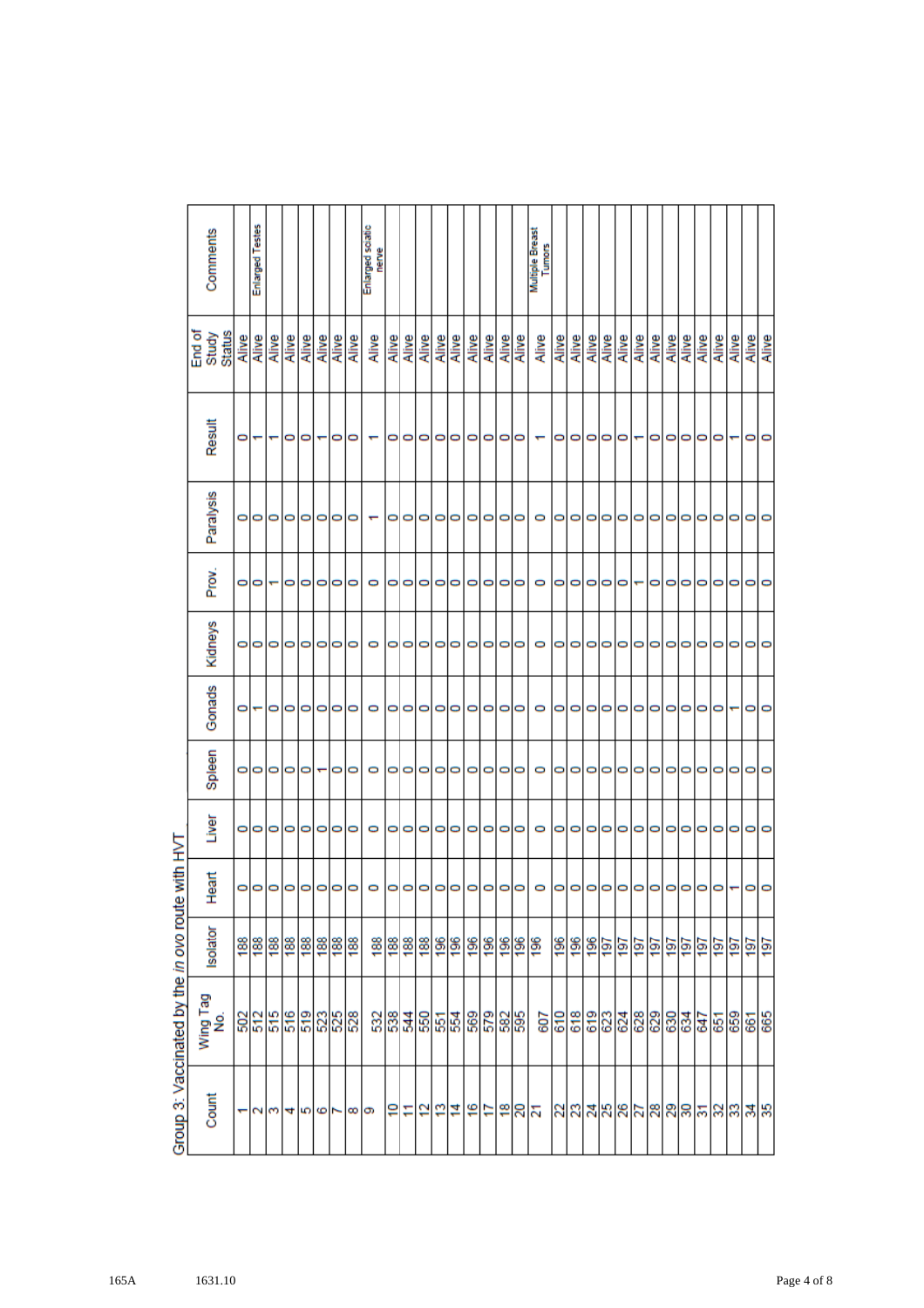|                                                              | Comments                         |      |                                 | Sick, uncoordinated      |       | uncoordinated<br>Small, sick, |       |               |                          | Sick, uncoordinated      | Sick, uncoordinated | Sick, uncoordinated |       |         |       | Uncoordinated, red<br>Ş | Sick, uncoordinated |       | immobile, severely<br><b>Emaciated</b> | uncoordinated<br>depressed, | Sick, uncoordinated | Sick, uncoordinated | Sick, uncoordinated            | Sick, uncoordinated      | Sick, uncoordinated | Sick, uncoordinated | <b>Breast Tumor</b> | Sick, uncoordinated | šē      | uncoordinated, black<br>Sick, emaciated, | comb | Uncoordinated     | Sick, uncoordinated<br>down | Sick, uncoordinated         | Sick | Sick, uncoordinated,<br>emaciated | Sick, uncoordinated |
|--------------------------------------------------------------|----------------------------------|------|---------------------------------|--------------------------|-------|-------------------------------|-------|---------------|--------------------------|--------------------------|---------------------|---------------------|-------|---------|-------|-------------------------|---------------------|-------|----------------------------------------|-----------------------------|---------------------|---------------------|--------------------------------|--------------------------|---------------------|---------------------|---------------------|---------------------|---------|------------------------------------------|------|-------------------|-----------------------------|-----------------------------|------|-----------------------------------|---------------------|
|                                                              | End of<br><b>Status</b><br>Study | Dead | Alive                           | Dead                     | Alive | Dead                          | Alive | Dead          | Dead                     | Dead                     | Dead                | Dead                | Alive | Dead    | Alive | Dead                    | Dead                | Alive |                                        | Alive                       | Dead                | Dead                | Alive                          | Dead                     | Dead                | Dead                | Dead                | Dead                | Dead    | Alive                                    |      | Dead              | Dead                        | Dead                        | Dead | Dead                              | Dead                |
|                                                              | Result                           |      | ᠇                               | ٣                        | 0     | ŀ                             |       | ᡪ             |                          |                          | ۳                   |                     | 0     |         | ᡪ     | ٣                       |                     | ٣     |                                        |                             |                     |                     |                                | ۳                        |                     |                     |                     |                     |         |                                          |      |                   | ۳                           |                             |      |                                   |                     |
|                                                              | Paralysis                        | O    | $\bullet$                       | $\overline{\phantom{0}}$ | 0     | O                             | 0     | $\bullet$     | $\overline{\phantom{0}}$ | $\overline{\phantom{0}}$ | 0                   | 0                   | 0     | $\circ$ | 0     | 0                       | 0                   | o     |                                        | 0                           | 0                   | 0                   | $\circ$                        | 0                        | ᠇                   | ᠇                   | 0                   | 0                   | $\circ$ | 0                                        |      |                   | ᡪ                           | 0                           | O    | O                                 | 0                   |
|                                                              | Prov.                            |      | 0                               | o                        | 0     | $\overline{\phantom{0}}$      | ٣     | ᡪ             |                          |                          |                     |                     | 0     | ÷       | 0     | ᡪ                       | 0                   | 0     |                                        | 0                           | 0                   | ᠇                   | ٠                              | ٠                        | ۳                   |                     |                     | ᠇                   | 0       | 0                                        |      |                   |                             |                             |      |                                   |                     |
|                                                              | Kidneys                          |      | $\overline{\phantom{0}}$        | ᠇                        | 0     | ۳                             | ٣     | ᠇             | ۳                        | ۳                        | O                   | ↽                   | 0     | ÷       | ÷     |                         | 0                   | O     |                                        | 0                           | 0                   | ᡪ                   | ۳                              | ÷                        | ٣                   |                     | ᡪ                   |                     |         | 0                                        |      | 0                 | O                           | $\overline{\phantom{0}}$    | o    | ۳                                 |                     |
|                                                              | Gonads                           | 0    |                                 | ٠                        | 0     | ٠                             | ٠     | 0             | 0                        | ٣                        | ٠                   |                     | 0     | 0       | 0     | ٣                       |                     | 0     |                                        | 0                           | 0                   | ٠                   | 0                              | 0                        | ᡪ                   | ↽                   | 0                   | ᅮ                   | 0       | 0                                        |      | 0                 | 0                           | 0                           | 0    | O                                 | 0                   |
|                                                              | Spleen                           | 0    |                                 | ᡪ                        | 0     | t                             | ٣     | 0             | ŀ                        | ٣                        | ٣                   |                     | 0     | ᠇       | 0     |                         | 0                   | 0     |                                        |                             |                     | 0                   | 0                              | $\overline{\phantom{0}}$ | ٣                   | 0                   | ᡪ                   | ᠇                   |         |                                          |      | 0                 | ۳                           |                             |      | O                                 |                     |
|                                                              | Liver                            | 0    | T                               | 0                        | 0     | ŀ                             | ۳     | ᡪ             | ٢                        | ᡪ                        | 0                   | ᠇                   | 0     | T       | 0     | 0                       | 0                   | ۳     |                                        |                             | 0                   | ᠇                   | ᡪ                              |                          | ᡪ                   |                     |                     | ᠇                   |         |                                          |      |                   | 0                           | ᡪ                           | ٣    | 0                                 |                     |
|                                                              | ゼ<br>Hear                        |      | $\circ$ $\circ$ $\circ$         |                          |       |                               | 0     |               |                          |                          | 0                   |                     | 0     |         |       |                         | 0                   |       |                                        |                             |                     |                     |                                | $\circ$ $\circ$ $\circ$  |                     |                     |                     | 0                   |         |                                          |      |                   |                             |                             | 0    | 0                                 | $\circ$             |
|                                                              | Isolator                         |      | 회회회학                            |                          |       |                               |       | 회회회회회회회회회     |                          |                          |                     |                     |       |         |       |                         |                     | 히층층   |                                        |                             |                     |                     | <u>គ្គៅទាំទាំទាំគាំគាំគាំទ</u> |                          |                     |                     |                     |                     |         |                                          |      | $rac{184}{84}$    |                             | $rac{16}{19}$               |      |                                   | $\sqrt{97}$         |
|                                                              | Wing Tag<br>g                    |      | 활발명법                            |                          |       |                               |       | <b>assets</b> |                          |                          |                     |                     |       |         |       | $\frac{25}{25}$         |                     |       |                                        |                             |                     |                     | 3388558888                     |                          |                     |                     |                     |                     |         |                                          |      | $\frac{638}{642}$ |                             | $\frac{9}{8}$ $\frac{6}{8}$ |      |                                   | $rac{657}{663}$     |
| Group 4: Inoculated by the in ovo route with Diluent Placebo | Count                            |      | $\omega$ $\omega$ $\rightarrow$ |                          |       |                               |       | ►∞⊙무          |                          |                          | Η                   |                     |       |         | 히하치하ㅎ |                         | 17                  |       | 은 문                                    |                             |                     |                     |                                |                          |                     |                     |                     |                     |         |                                          |      |                   | 임원                          | <u>ននន្ត្រី</u>             |      |                                   | <b>SS</b>           |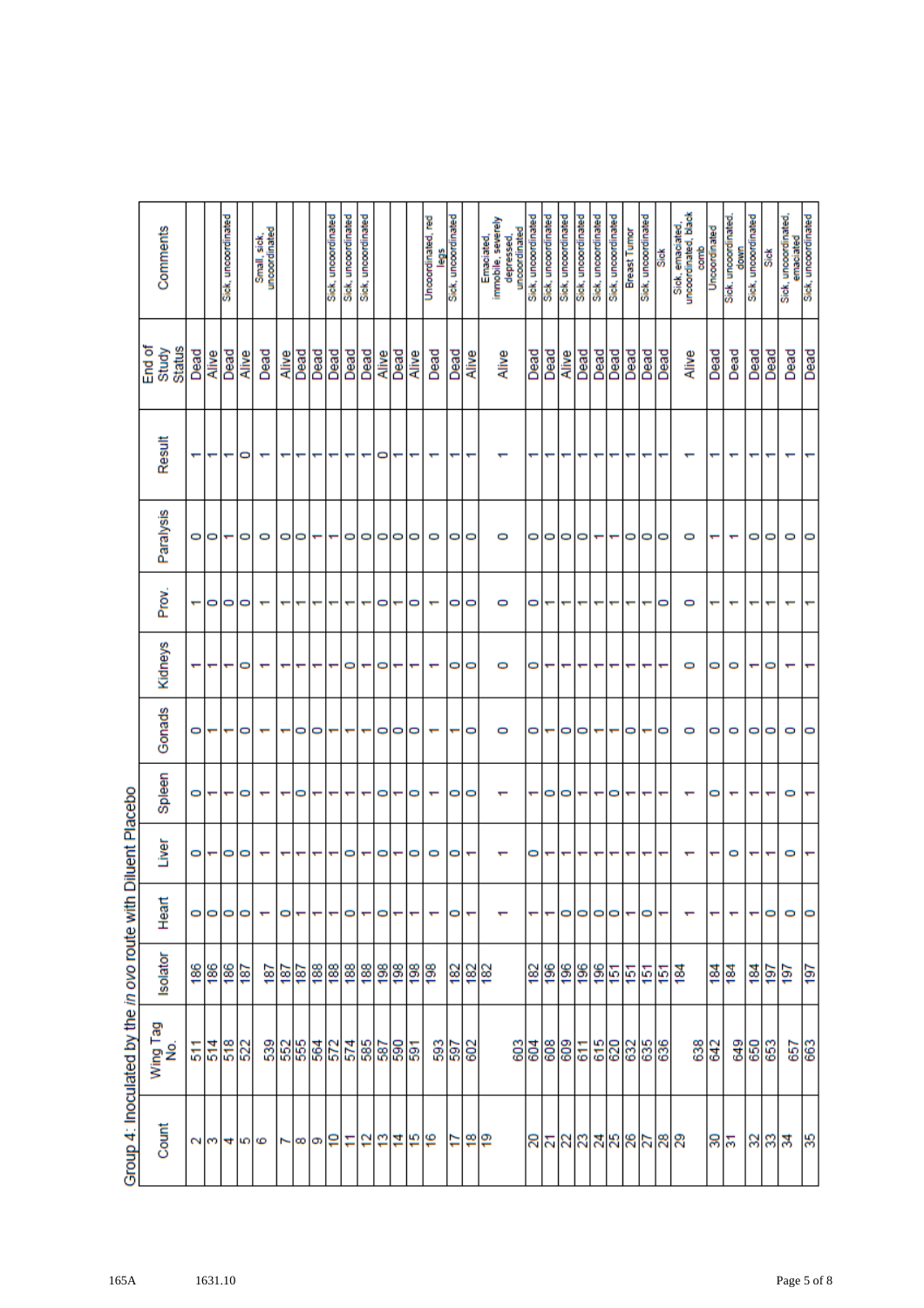| Comments                  |       |         |    |    |     |                                                                                                                                                                                                                                          |         |   |   |    |   |   |    |   |   |   |   |   |   |   |   |           |   |                |   |
|---------------------------|-------|---------|----|----|-----|------------------------------------------------------------------------------------------------------------------------------------------------------------------------------------------------------------------------------------------|---------|---|---|----|---|---|----|---|---|---|---|---|---|---|---|-----------|---|----------------|---|
| End of<br>Study<br>Status | Alive |         |    |    |     | <u>।<br/>अधिकारिया कार्य कार्य कार्य कार्य कार्य कार्य कार्य कार्य कार्य कार्य कार्य कार्य कार्य कार्य कार्य कार्य कार्</u><br>अधिकारिया कार्य कार्य कार्य कार्य कार्य कार्य कार्य कार्य कार्य कार्य कार्य कार्य कार्य कार्य कार्य कार्य |         |   |   |    |   |   |    |   |   |   |   |   |   |   |   |           |   | Alive<br>Alive |   |
| Result                    | 0     | 0       | 0  | 0  | 0   | 0                                                                                                                                                                                                                                        | 0       | 0 | 0 | 0  | 0 | 0 | 0  | 0 | 0 | 0 | 0 | 0 | 0 | 0 | 0 | 0         | 0 | 0              | o |
| Paralysis                 |       |         |    |    |     |                                                                                                                                                                                                                                          |         |   |   | 0  | 0 | 0 |    | 0 |   |   |   |   |   | 0 | 0 |           |   |                |   |
| Prov.                     |       |         | o  | 0  | 0   | 0                                                                                                                                                                                                                                        | 0       | 0 | 0 | 0  | 0 | 0 | 0  | 0 | 0 | 0 | 0 | 0 | 0 | 0 | 0 | 0         | 0 | 0              | c |
| <b>Kidneys</b>            |       |         |    | 0  | 0   |                                                                                                                                                                                                                                          | 0       | O | 0 | O  | 0 | 0 | 0  | 0 | 0 | 0 | 0 | 0 | 0 | 0 | 0 | 0         | 0 |                |   |
| Gonads                    |       | 0       |    |    | 0   |                                                                                                                                                                                                                                          | 0       | o | 0 | 0  | 0 | 0 | 0  | O | 0 | 0 | 0 | 0 | 0 | 0 | 0 | 0         | 0 |                |   |
| Spleen                    | 0     | 0       | 0  | 0  | 0   | 0                                                                                                                                                                                                                                        | 0       | 0 | 0 | 0  | 0 | 0 | 0  | 0 | 0 | 0 | 0 | 0 | 0 | 0 | 0 | 0         | 0 | 0              | 0 |
| Liver                     | 0     |         | 0  | 0  |     | 0                                                                                                                                                                                                                                        | 0       | 0 | 0 | 0  | 0 | 0 | 0  | 0 | 0 | 0 | 0 | 0 | 0 | 0 | 0 | 0         | 0 | 0              | 0 |
| Heart                     | 0     | $\circ$ |    | 00 | 0   | $\circ$                                                                                                                                                                                                                                  | $\circ$ | 0 |   | 00 | 0 |   | 00 | O | 0 | 0 | 0 |   | 0 | O | 0 | $\bullet$ | 0 | $\circ$        |   |
| Isolator                  |       |         |    |    |     |                                                                                                                                                                                                                                          |         |   |   |    |   |   |    |   |   |   |   |   |   |   |   |           |   |                |   |
| Wing Tag<br>No.           |       |         |    |    |     | '은'의' 이 사람들의 사람들의 이 사람들의 사람들의 사람들의 사람들의                                                                                                                                                                                                  |         |   |   |    |   |   |    |   |   |   |   |   |   |   |   |           |   |                |   |
| Count                     |       |         | m. |    | 415 |                                                                                                                                                                                                                                          |         |   |   |    |   |   |    |   |   |   |   |   |   |   |   |           |   |                |   |
|                           |       |         |    |    |     |                                                                                                                                                                                                                                          |         |   |   |    |   |   |    |   |   |   |   |   |   |   |   |           |   |                |   |

Group 5: Vaccinated with Diluent Placebo (Non-challenged Controls)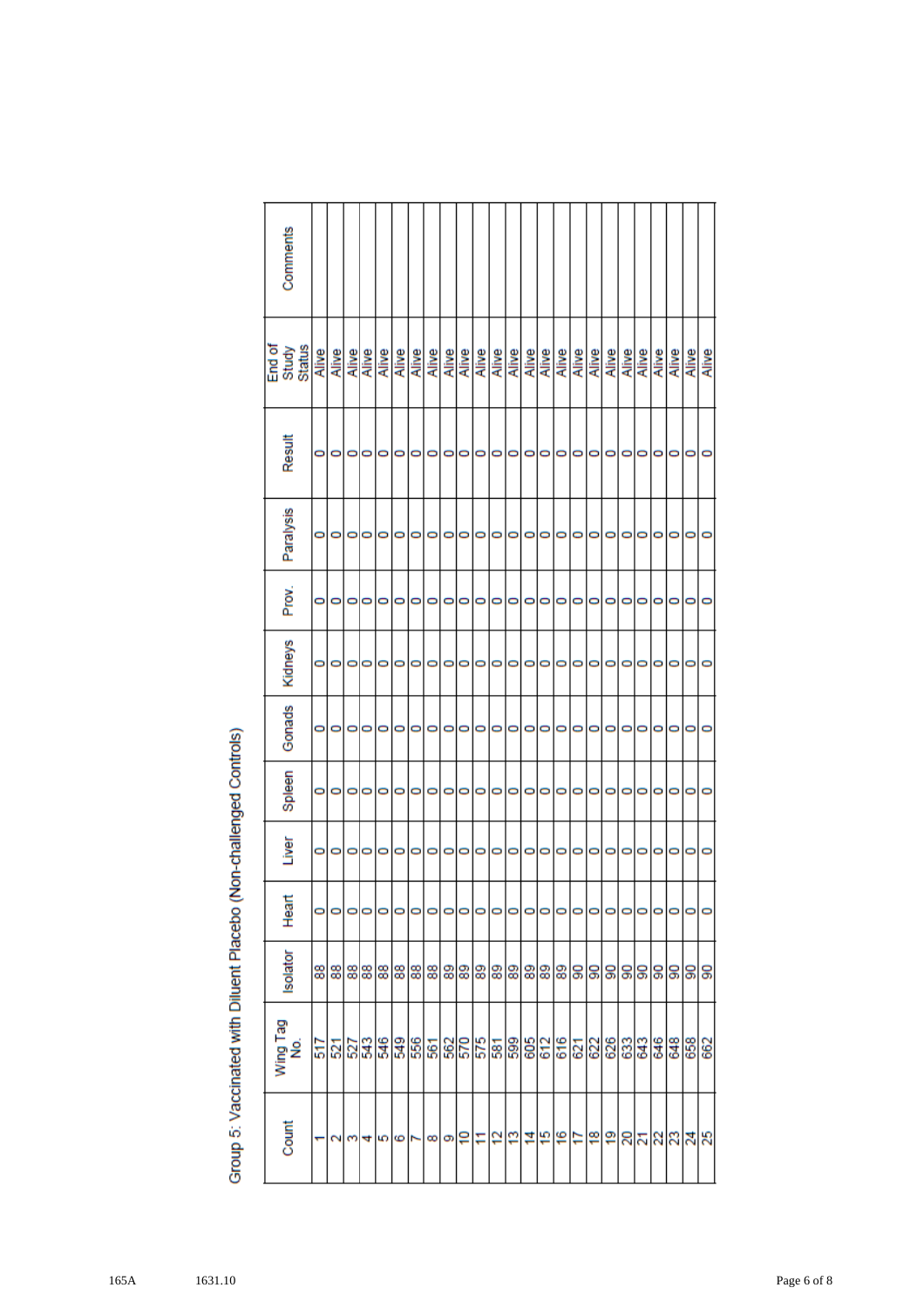| <b>Study Type</b>     | Safety                                                                                                                                                  |                                    |               |                                                                      |                  |                                                                             |  |  |  |  |  |
|-----------------------|---------------------------------------------------------------------------------------------------------------------------------------------------------|------------------------------------|---------------|----------------------------------------------------------------------|------------------|-----------------------------------------------------------------------------|--|--|--|--|--|
| <b>Pertaining to</b>  | <b>ALL</b>                                                                                                                                              |                                    |               |                                                                      |                  |                                                                             |  |  |  |  |  |
| <b>Study Purpose</b>  |                                                                                                                                                         |                                    |               | To demonstrate safety of product under typical field conditions      |                  |                                                                             |  |  |  |  |  |
| Product               |                                                                                                                                                         |                                    |               | One dose was administered in ovo to 18-19 day old chicken embryos.   |                  |                                                                             |  |  |  |  |  |
| <b>Administration</b> |                                                                                                                                                         |                                    |               |                                                                      |                  |                                                                             |  |  |  |  |  |
| <b>Study Animals</b>  |                                                                                                                                                         |                                    |               | A total of 2,366,613 chickens, representing 3 distinct geographical  |                  |                                                                             |  |  |  |  |  |
|                       | locations.                                                                                                                                              |                                    |               |                                                                      |                  |                                                                             |  |  |  |  |  |
| <b>Challenge</b>      | N/A                                                                                                                                                     |                                    |               |                                                                      |                  |                                                                             |  |  |  |  |  |
| <b>Description</b>    |                                                                                                                                                         |                                    |               |                                                                      |                  |                                                                             |  |  |  |  |  |
| <b>Interval</b>       |                                                                                                                                                         |                                    |               | Chicks were observed daily for mortality through 14 days post-hatch. |                  |                                                                             |  |  |  |  |  |
| observed after        |                                                                                                                                                         |                                    |               |                                                                      |                  |                                                                             |  |  |  |  |  |
| challenge             |                                                                                                                                                         |                                    |               |                                                                      |                  |                                                                             |  |  |  |  |  |
| <b>Results</b>        |                                                                                                                                                         |                                    |               |                                                                      |                  |                                                                             |  |  |  |  |  |
|                       | <b>Site</b>                                                                                                                                             | Group                              | <b>Total</b>  | $\frac{0}{0}$                                                        | $\frac{0}{0}$    | Condemnation                                                                |  |  |  |  |  |
|                       |                                                                                                                                                         |                                    | <b>Placed</b> | <b>Hatchability</b>                                                  | <b>Mortality</b> | <b>Rates</b>                                                                |  |  |  |  |  |
|                       | $\mathbf{1}$                                                                                                                                            | Vaccinate                          | 681,138       | 69.1-92.1                                                            | 0.99-3.57        | $0.36 - 1.37$                                                               |  |  |  |  |  |
|                       |                                                                                                                                                         | Control                            | 702,801       | $\overline{6}$ 5.5-92.1                                              | $0.93 - 2.36$    | $0.65 - 1.15$                                                               |  |  |  |  |  |
|                       | $\overline{2}$                                                                                                                                          | Vaccinate                          | 343,155       | 73.0-93.4                                                            | $2.61 - 5.38*$   | $0.37 - 0.47*$                                                              |  |  |  |  |  |
|                       |                                                                                                                                                         | Control**                          |               | 73.7-87.5                                                            |                  | $-$                                                                         |  |  |  |  |  |
|                       | $\overline{3}$                                                                                                                                          | Vaccinate                          | 1,342,320     | 72.9-91.3                                                            | $4.50 - 5.17$    | $0.78 - 1.12$                                                               |  |  |  |  |  |
|                       |                                                                                                                                                         | Control                            | 1,436,083     | 70.3-91.2                                                            | $0.79 - 1.58$    | $0.79 - 1.58$                                                               |  |  |  |  |  |
|                       | *8 total houses that had test vaccinated birds, however only 2 has all test<br>birds. Percent mortality and condemnation rates were determined based on |                                    |               |                                                                      |                  |                                                                             |  |  |  |  |  |
|                       |                                                                                                                                                         |                                    |               |                                                                      |                  |                                                                             |  |  |  |  |  |
|                       |                                                                                                                                                         | the 2 houses with test birds only. |               |                                                                      |                  |                                                                             |  |  |  |  |  |
|                       |                                                                                                                                                         |                                    |               |                                                                      |                  | ** Percent hatchability for Site 2 controls was the "Standard Hatch" value  |  |  |  |  |  |
|                       |                                                                                                                                                         | provided by the site.              |               |                                                                      |                  |                                                                             |  |  |  |  |  |
|                       |                                                                                                                                                         |                                    |               |                                                                      |                  |                                                                             |  |  |  |  |  |
|                       |                                                                                                                                                         |                                    |               |                                                                      |                  |                                                                             |  |  |  |  |  |
|                       |                                                                                                                                                         |                                    |               |                                                                      |                  | No adverse reactions attributable to vaccination with the test article were |  |  |  |  |  |
|                       | reported.                                                                                                                                               |                                    |               |                                                                      |                  |                                                                             |  |  |  |  |  |
|                       |                                                                                                                                                         |                                    |               |                                                                      |                  |                                                                             |  |  |  |  |  |
|                       |                                                                                                                                                         |                                    |               |                                                                      |                  |                                                                             |  |  |  |  |  |
| <b>USDA</b>           |                                                                                                                                                         | April 13, 2009                     |               |                                                                      |                  |                                                                             |  |  |  |  |  |
| <b>Approval Date</b>  |                                                                                                                                                         |                                    |               |                                                                      |                  |                                                                             |  |  |  |  |  |